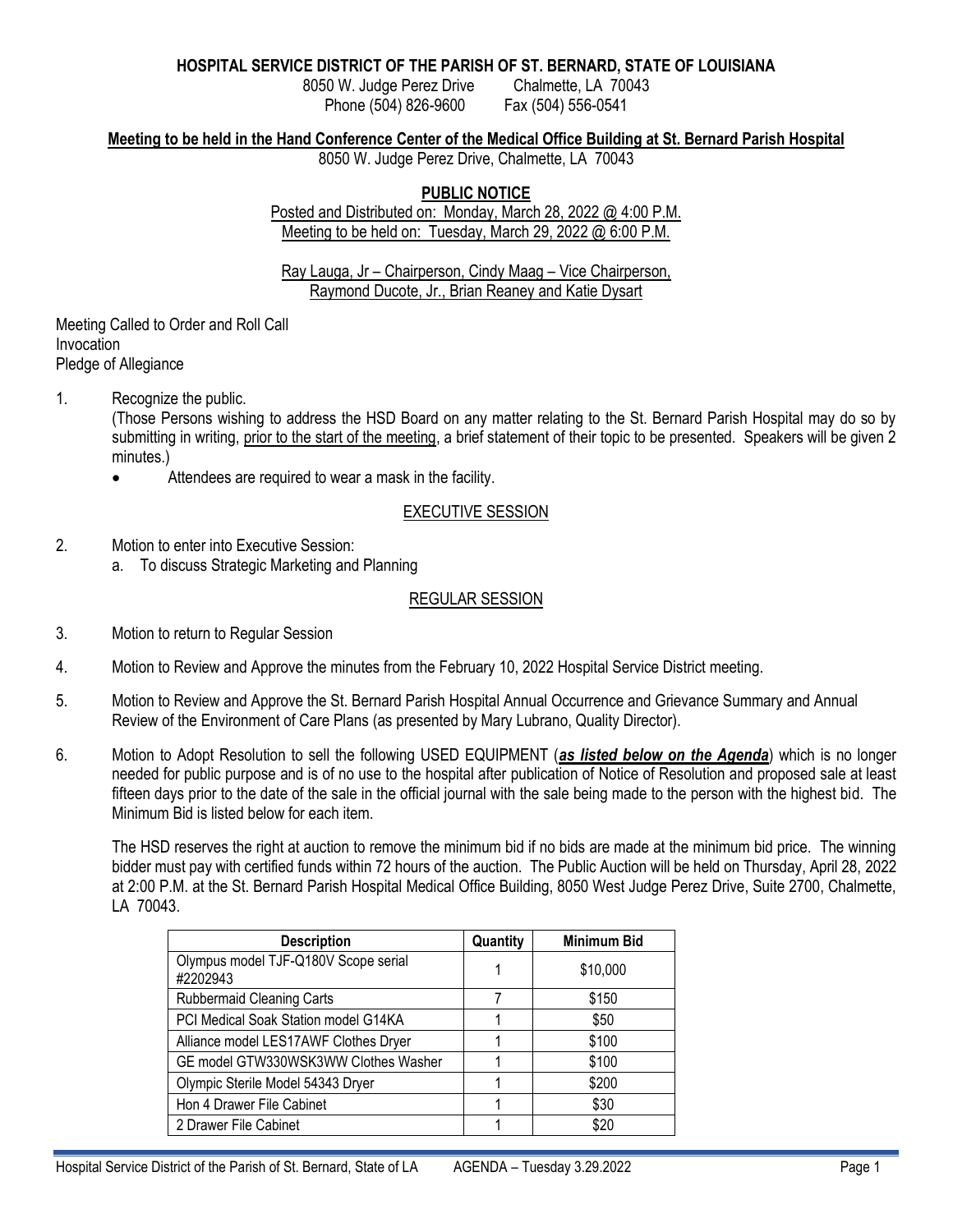- 7. Update from CEO and CFO.
- 8. Motion to Review and Approve the minutes from the January 4, 2022 Medical Executive Committee meeting.
- 9. Motion to Approve the credentialing of the following providers as listed on the Agenda and as recommended by the Medical Executive Committee at the January 4, 2022 meeting:

# **Department of Medicine**

Initial Appointments Casey Almonte, MD-Radiology-Provisional Active Maverick LeBlanc, MD-Radiology-Provisional Active Stratton Reichen, MD-Hospital Medicine-Provisional Active

Reappointments/Advancements:

Ryan Basquez, MD-Hospital Medicine-Provisional Active to Active Francine Belleville, MD-Radiology-Provisional Active to Active Edward Bluth, MD-Radiology-Provisional Active to Active Parina Cho, MD-Teleradiology-Telemedicine Delphia Clarke, MD-Teleradiology-Telemedicine Steven Edson, MD-Teleradiology-Telemedicine Stephen Fox, MD-Teleradiology-Telemedicine Thomas Gallagher, DO-Teleradiology-Telemedicine Patrick Gilbert, MD-Radiology-Provisional Active to Active Ryan Hebert, MD-Radiology-Provisional Active to Active John Kalmar, MD-Radiology-Provisional Active to Active Vibhu Kapoor, MD-Teleradiology-Telemedicine Renata Kesala, DO-Teleradiology-Provisional Telemedicine Harisha Kommana, MD-Teleradiology-Telemedicine Christina Lamoureux, MD-Teleradiology-Telemedicine Nicholas Lemoine, MD-Radiology-Active Kay Lozano, MD-Teleradiology-Telemedicine Dawood Malik, MD-Teleradiology-Telemedicine Brett Martin, MD-Teleradiology-Provisional Telemedicine to Telemedicine Joshua Morais, MD-Teleradiology-Telemedicine John Mulloy, MD-Teleradiology-Telemedicine Thanh Nguyen, MD-Cardiology-Active Michael Nissenbaum, MD-Teleradiology-Telemedicine Sandra Parada-Orrego, MD-Teleradiology-Telemedicine Surinder Rai, DO-Teleradiology-Telemedicine Waddah Saeed, MD-Hospital Medicine-Provisional Active to Active Adam Sciuk, MD-Teleradiology-Telemedicine Gayle Waitches, DO-Teleradiology-Telemedicine Eric Young, MD-Teleradiology-Provisional Telemedicine to Telemedicine

**Resignations** 

Ty Arnett, MD-Hospital Medicine-Provisional Active Thomas Vreeland, MD-Teleradiology-Telemedicine

Allied Health Initial Applications None

Allied Health Reappointments/Advancements Megan Ackerson, PA-C-Emergency Medicine-Provisional Allied Health Professional to Allied Health Professional Lesley Dubuc, PA-C-Cardiology-Allied Health Professional Jessica Lee, NP-Emergency Medicine-Allied Health Professional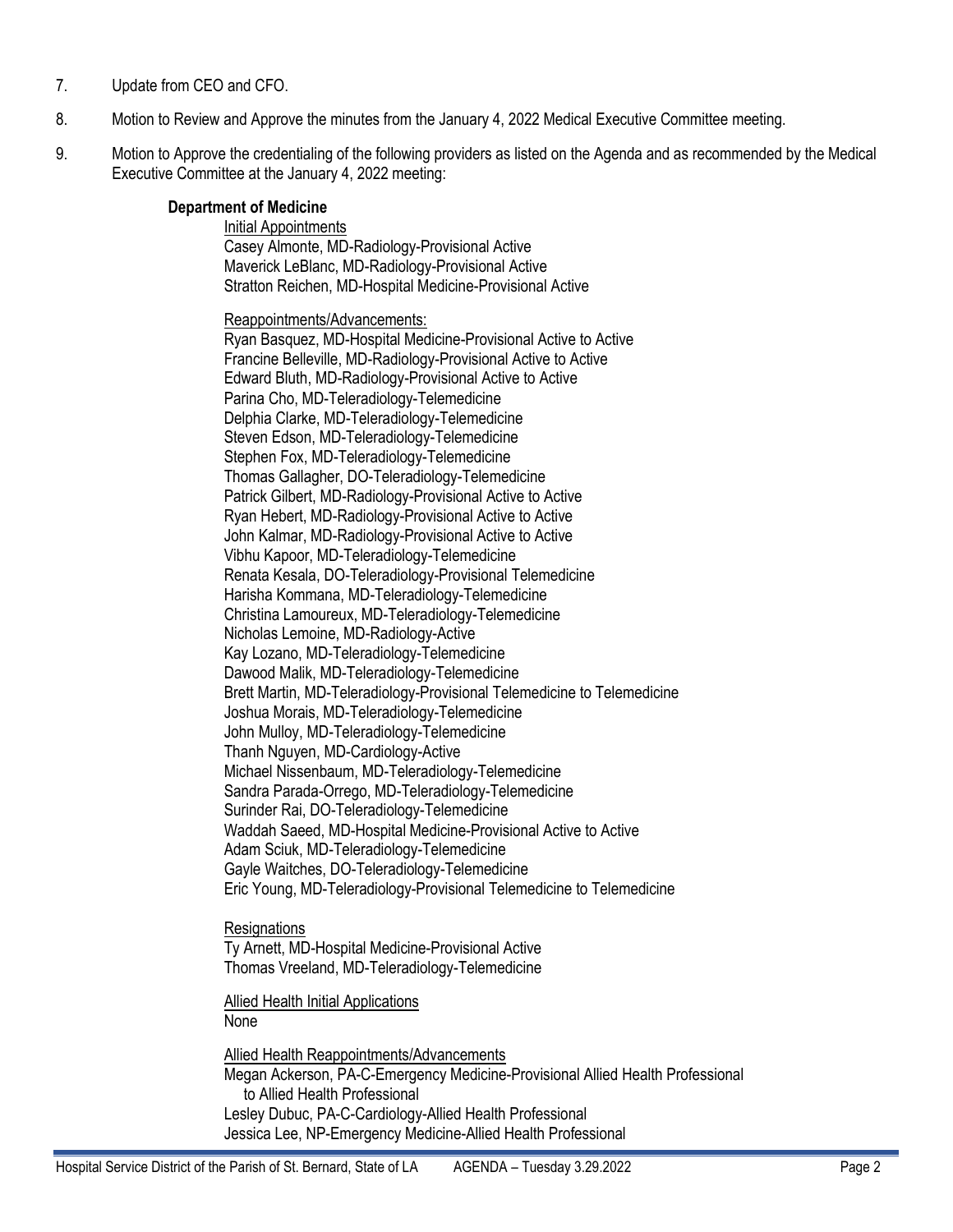Amanda Stromeyer, PA-C-Emergency Medicine- Provisional Allied Health Professional to Allied Health Professional

### **Department of Surgery**

Initial Appointments None

Reappointments/Advancements: Benjamin Dorton, MD-OB/GYN-Provisional Active to Active Aimee Goodier, MD-Pathology-Active Courtney Jackson, MD-Pathology-Active Elise Occhipinti, MD-Pathology-Active

Resignations None

Allied Health Initial Applications None

Allied Health Reappointments/Advancements None

- 10. Motion to Review and Approve the minutes from the February 1, 2022 Medical Executive Committee meeting.
- 11. Motion to Review and Approve the minutes from the March 8, 2022 Medical Executive Committee meeting.
- 12. Motion to Approve the credentialing of the following providers as listed on the Agenda and as recommended by the Medical Executive Committee at the March 8, 2022 meeting:

# **Department of Medicine**

## Initial Appointments

Clifford Cranford, MD-Emergency Medicine-Provisional Active Jennifer Creedon, MD-Telepsych-Provisional Telemedicine Thar El Baage, MD-Critical Care/Pulmonary-eICU-Provisional Telemedicine Namir Khandker, MD-Neurology/Telestroke-Provisional Telemedicine Mohammed Qureshi, MD-Neurology/Telestroke-Provisional Telemedicine Richard Ramsay, MD-Neurology-Provisional Active Moe Zaw, MD-Critical Care/Pulmonary-Provisional Active and Telemedicine

#### Reappointments/Advancements:

Mohammad Ashraf, MD-Critical Care/Pulmonary/eICU-Provisional Telemedicine to Telemedicine Houston Bonnyman, MD-Family Medicine-Active Osvaldo Camilo, MD-Neurology/Telestroke-Telemedicine Louis Cannizzaro, MD-Neurology/Telestroke-Telemedicine Jacqueline Carter, MD-Neurology/Telestroke-Telemedicine Daniel Chehebar, DO-Neurology/Telestroke-Telemedicine Giuseppe Ciccotto, MD-Neurology/Telestroke-Telemedicine Ritu Dave, MD-Critical Care/Pulmonary/eICU-Telemedicine Robin Davis, MD-Neurology/Telestroke-Telemedicine Adam Dowling, MD-Radiology-Provisional Active to Active Gregory Fernandez, MD-Emergency Medicine-Active Leonard Giuffreda, III, MD-Emergency Medicine-Active Mark Homonoff, MD-Neurology/Radiology-Provisional Telemedicine to Telemedicine Shahid Husain, MD-Critical Care/Pulmonary/eICU-Provisional Telemedicine to Telemedicine Ifeanyi Iwuchukwu, MD-Neurology/Telestroke-Telemedicine Grace Jackson, MD-Telepsych-Telemedicine